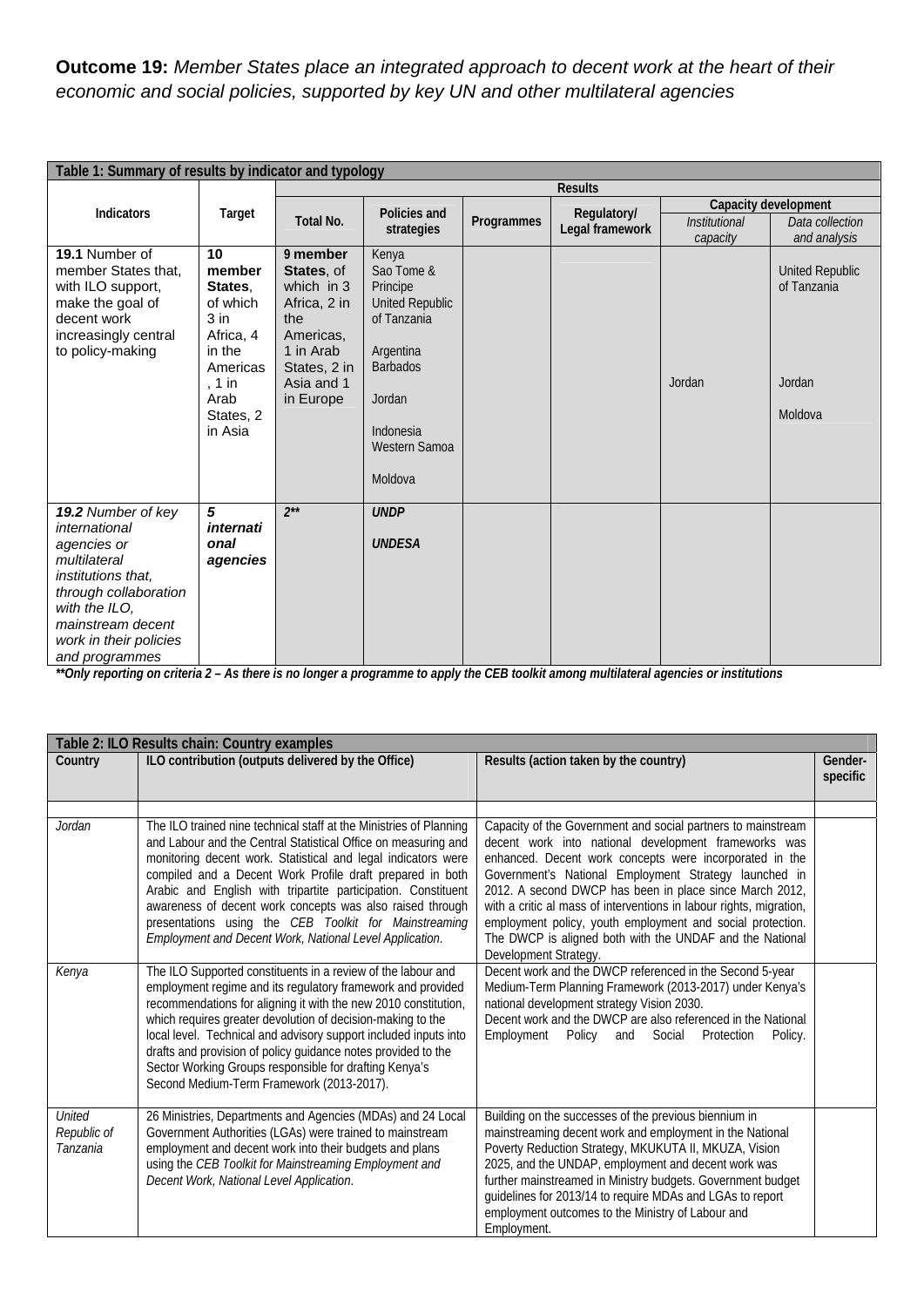## **Lessons learned**

During the biennium, the ILO continued to advocate for policy coherence around the Decent Work Agenda among multilateral institutions at the highest levels, including within the UN system and the G20. An important outcome of this has been an increased recognition of the need to consider both the demand and the supply sides of labour markets in formulating macroeconomic policy, The 2012 ECOSOC Ministerial Declaration and Resolution on Poverty Eradication (2012/9) reaffirmed that "employment creation and decent work should be incorporated into macroeconomic policies, taking into full account the impact of the social dimension of globalization" (Resolution 2012/9). The Office's greater focus on evidence-based policy analysis and research also bore fruit in this regard. The Leaders Communiqué from the G20 Summit in St. Petersburg in September 2013, tasked ILO, along with other international organizations, to continue to identify and analyse effective measures for more inclusive labour markets.

Experience over the last two years confirms that this type of advocacy and communication backed by evidence-based research and analysis is essential particularly as the negotiations on the Post-2015 development goals move into full swing. The capacity to mobilize support and develop compelling evidence-based arguments is likely to [help] make a difference in the final outcome. It is anticipated that the new framework will significantly change the way in which development cooperation is organized and financed, with important implications for the ILO. Ministries of Employment, Labour and Social Affairs should be closely involved in defining negotiating positions regarding the post-2015 development agenda in capitals and regional institutions. Throughout such processes, the social partners should be closely consulted. Preparing the Office for a "data revolution" in the collection and analysis of labour market statistics will also be important.

| Table 3: Summary of most significant outputs by typology |                                                                                                                                                                                                                                                                                                                                                                                                                                                                                                                                                                                                                                                                                                                                                                                                                                                                                                                                                                                                                                                                                                                                                                                                                                                                                                                                                                                                                                                                                                                                                                                                                                                                                                                                                                                                                                                                                                                                                                                                                           |  |  |  |
|----------------------------------------------------------|---------------------------------------------------------------------------------------------------------------------------------------------------------------------------------------------------------------------------------------------------------------------------------------------------------------------------------------------------------------------------------------------------------------------------------------------------------------------------------------------------------------------------------------------------------------------------------------------------------------------------------------------------------------------------------------------------------------------------------------------------------------------------------------------------------------------------------------------------------------------------------------------------------------------------------------------------------------------------------------------------------------------------------------------------------------------------------------------------------------------------------------------------------------------------------------------------------------------------------------------------------------------------------------------------------------------------------------------------------------------------------------------------------------------------------------------------------------------------------------------------------------------------------------------------------------------------------------------------------------------------------------------------------------------------------------------------------------------------------------------------------------------------------------------------------------------------------------------------------------------------------------------------------------------------------------------------------------------------------------------------------------------------|--|--|--|
| Knowledge<br>generation and<br>dissemination             | 16 Decent Work Country Profiles produced: ILO national constituents fully participated in the compilation of Decent Work<br>Indicators and the drafting and validation of Decent Work Profiles in Armenia, Azerbaijan, Bangladesh, Brazil (2nd edition, state<br>level), Cambodia, Cameroon, Indonesia (1st edition, plus 3 provincial level profiles), Moldova, Namibia, Niger, Pakistan, Philippines,<br>Senegal, South Africa, Ukraine and Zambia. Indicators were compiled and published for Peru. Experience has shown that the<br>process of developing profiles has strengthened national methodologies for measuring decent work and built understanding among<br>governments and social partners of the role that the indicators can play in policymaking, development planning and ILO country<br>assistance frameworks (DWCPs).<br>A series of 10 policy briefs (Notas) (Latin American region) produced on national policies and programmes that provided<br>$\bullet$<br>constituents with policy suggestions for mitigating and overcoming the international unemployment crisis.<br>Post-2015/MDG issue briefs and advocacy paper (European region) produced. The ILO produced an Issue Brief on Decent Jobs<br>$\bullet$<br>for All and was the lead on another (with UNDP and UNICEF) on Social Protection both looking at the situation in the region in<br>relation to the MDG's and suggesting ways forward for the post-2105 agenda. The ILO also co-wrote, with a wide range of UN<br>agencies, an advocacy paper to highlight the specificities of this region in terms of the post-2015 process.<br>Human Development Report - Paraguay, 2013. The ILO collaborated with the UNDP on this flagship national report for Paraguay in<br>$\bullet$<br>which decent work and its impact on the expansion of rights and human development was central. This report exemplifies the<br>increasing incorporation of the Decent Work Agenda among the development issues undertaken by other UN agencies. |  |  |  |
| Policy advice and<br>technical services                  | Technical and advisory support to countries to develop Decent Work Country Programmes that align with and contribute to National<br>$\bullet$<br>Development Strategies - 32 new DWCPs developed in 2012-2013 of which 15 in Africa, 2 in the Americas, 2 in Arab States, 8 in<br>Asia-Pacific, 5 in Europe. For example :<br>First DWCP for Sao Tomé and Principe, for 2013-2017, which prioritizes the promotion of decent work in combatting<br>unemployment and underemployment of men, women and youth, aligns with and contributes to the goals of the current<br>UNDAF 2012-16.<br>Second generation DWCP for Kenya -2012-2015, which became a resource for the provision of inputs into drafts and<br>policy guidance notes provided to the Sector Working Groups responsible for drafting Kenya's Second 5-year Medium-<br>Term Framework (2013-2017) under Kenya's Development Strategy "Vision 2030".<br>Second generation DWCP for Moldova, 2012-2015, is aligned with the Government's development plans "Rethink<br>Moldova" and "Moldova 2020" as well as the current UNDAF 2012-2015.<br>Second generation DWCP for Indonesia, for 2012-2015, supports the pro-poor, pro-jobs, pro-growth, pro-environment,<br>the national strategies strongly pursued by the government and social partners.<br>Second generation DWCP for Western Samoa reflects policy priorities aligned with the national development strategy.<br>The ILO prepared a pro-poor policy report for the Government on using the Global Jobs Pact framework that was adopted<br>by the Government as well as substantively contributing to the UN Report and recommendations for the MDG acceleration<br>programme.<br>Third generation DWCP for Argentina, 2012-15, is in line with the Hemispheric Decent work Agenda and reflects the<br>ILO's critical areas of importance, including reducing informality, promoting employment, protecting rights at work,<br>extending social security and promoting social dialogue.            |  |  |  |
| Capacity building                                        | U.R. of Tanzania - 26 Ministries, Departments and Agencies (MDAs) and 24 Local Government Authorities (LGAs) were trained and<br>$\bullet$<br>successfully mainstreamed employment and decent work in the Ministry budgets.<br>Moldova - The ILO provided training aimed a improving of labour statistics for evidence-based policy formation, and provided<br>$\bullet$<br>technical advisory support to assist Moldova's National Bureau of Statistics to better measure its economically active population and<br>adapt its National Classification of Occupations.                                                                                                                                                                                                                                                                                                                                                                                                                                                                                                                                                                                                                                                                                                                                                                                                                                                                                                                                                                                                                                                                                                                                                                                                                                                                                                                                                                                                                                                    |  |  |  |
| Policy dialogue<br>and advocacy                          | Policy and technical inputs provided to the ECOSOC Annual Ministerial Reviews 2012 and 2013: The theme of the 2012 AMR<br>$\bullet$<br>was "Promoting productive capacity, employment and decent work to eradicate poverty in the context of inclusive, sustainable and                                                                                                                                                                                                                                                                                                                                                                                                                                                                                                                                                                                                                                                                                                                                                                                                                                                                                                                                                                                                                                                                                                                                                                                                                                                                                                                                                                                                                                                                                                                                                                                                                                                                                                                                                   |  |  |  |